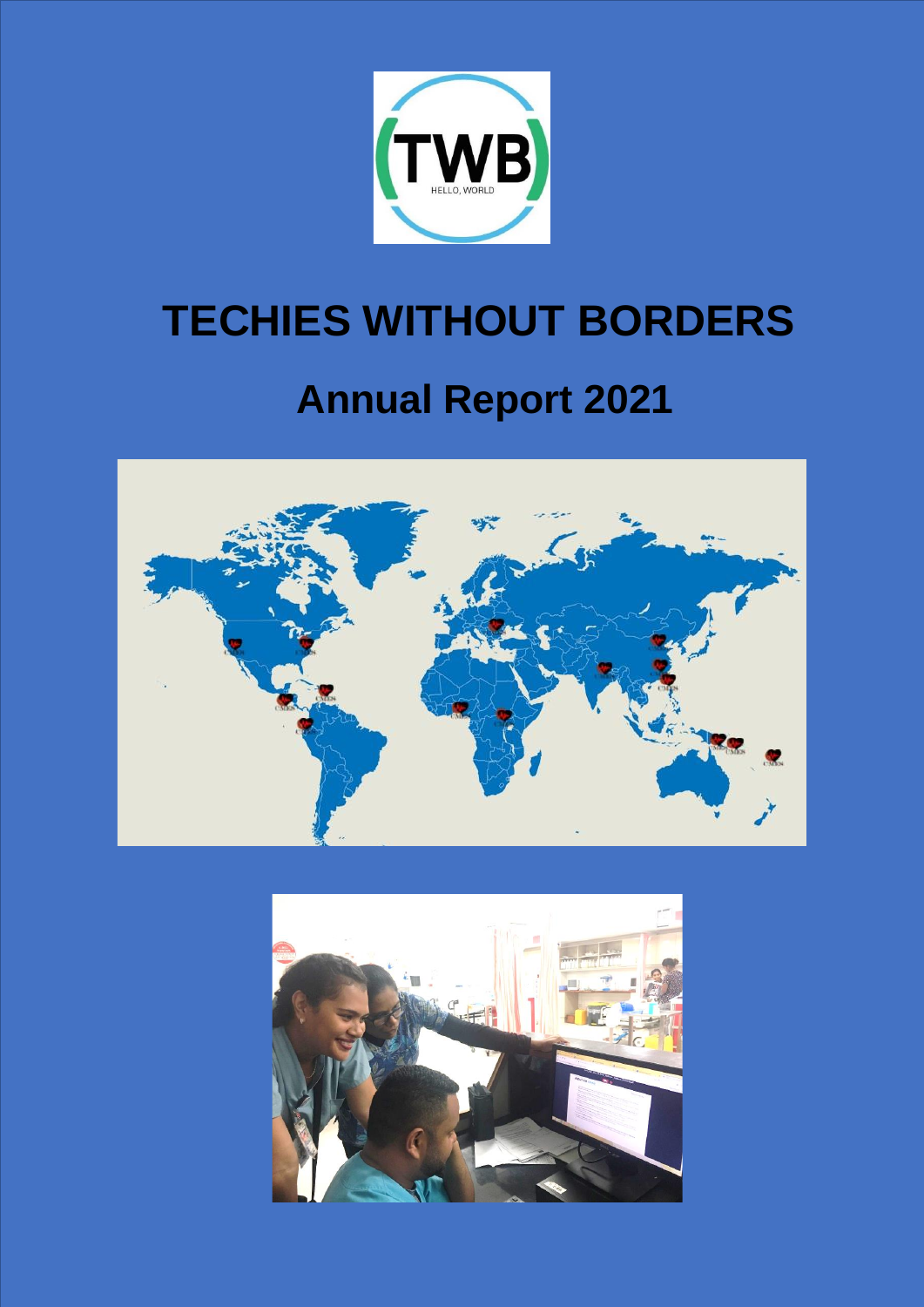## **Message from Manoj Thomas, President**



As 2021 rolled through, our Techies Without Borders (TWB) journey continued with our eyes and minds focused on the core project – Continuing Medical Education on Stick (CMES).

Although the Covid19 pandemic was sufficiently challenging to stay the course, the TWB volunteers took on monumental tasks of revamping, upgrading, and promoting CMES. We co-designed and integrated new resources and tools within CMES, an already solid solution with a firm foundation, making it even better! Accelerating growth - we expanded our

participant base in Africa, Asia, and Oceanic islands.

As I look back in the rear-view mirror, we dug deep when we hit roadblocks; we shared humor when it was most needed; we supported our friends, colleagues and partners working in challenging settings across the world; and above all, we inspired the mindsets of many young people to create an impact.

Looking forward through the windshield, I see endless possibilities and countless ways in which we can make an impact. I encourage all of you to consider joining the TWB journey. Check us out on social media to see the transformative experiences of the many health professionals and volunteers who have been with us over the years. Reach out to us and share your tales if TWB or CMES has made a difference in your life and profession. We read each and every comment and story.

I remain your fan, friend, and champion. Manothenos

## **Statement from Jennifer Borneman, CFO**



Techies without Borders finished in a strong financial position, thanks to a successful GoFundMe campaign at the end of 2021. The fund campaign brought in over \$13,000 that will be used for future Continuing Medical Education on Stick projects in Papua New Guinea, Timor Leste, and Nigeria in 2022.

TWB non-profit corporation remains rated as a Platinum Level member on GuideStar-Candid platform, which is the highest Seal of Transparency.

As in the prior year, no travel related expenses were incurred in 2021 due to the worldwide pandemic and travel restrictions. During the year devices were distributed through postal services and hand delivered by traveling partners when possible. TWB will incur travel related expenses to Oceania and African regions as soon as travel is deemed safe to do so.

Our continued volunteer support has allowed TWB to keep administrative costs extremely low. Administrative costs accounted for less than 5% of total costs for the year.

It has been my honor to work with donors and the TWB teams to assure financial accuracy and security. Warm regards,

IL CB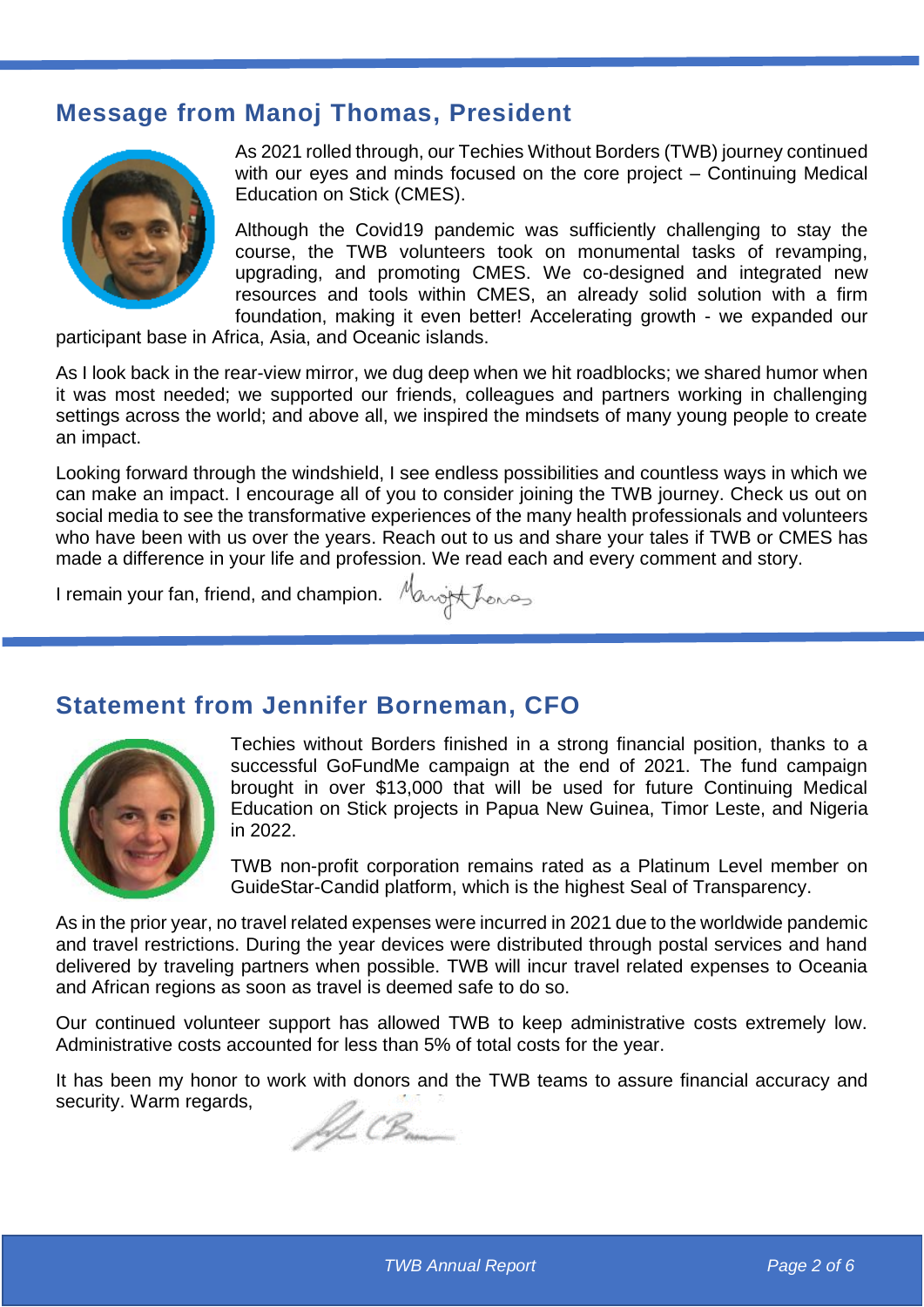## **IMPACT**

The Continuing Medical Education Project (CMES) provides thumb drives and small computers called Raspberry Pi to doctors and nurses in 15 countries. CMES provides free up-to-date monthly podcasts and PDF files on Emergency Medicine, Rural and Primary Care to over 3600 medical participants serving over 2 million patients

### *CMES Project global usage for 2021*

Our USB participants logged  $1439$  usage hours

Pi users downloaded  $598$  files including PDF and MP3 to listen to or to read.

The top 3 articles accessed globally were

- *1. 2019 EM:RAP December Written Summary*
- *2. 2021 EM:RAP April Written Summary*
- *3. 2019 December Continuous Core Content*



*St. Jude Hospital, St. Lucia, WI*

# **CMES-Pi Project in Uganda & Nigeria:**

In 2021 the CMES and CMES-Pi Project expanded in Uganda and Nigeria.

#### *Uganda*

A Pi was installed in Masaka Hospital, our partner's Global Emergency Care's teaching hospital, for training Emergency Care Practitioners (ECP). ECPs are two-year trained nurses who receive an additional 2 years of Emergency Medicine training. CMES and CMES-Pi are utilized by 14 ECPs at two sites treating 6600 emergency patients/year and serving a patient population of 350,000 in the two regions.

#### *Nigeria*

Port Harcourt Teaching Hospital in Nigeria received a Pi for the Emergency Department and one for the teaching classroom for rural healthcare providers. Thirty USBs were dispersed to the rural healthcare providers for use at home or their rural clinics. CMES-Pi Project is used by 22 doctors, 32 nurses, and 30 rural healthcare workers impacting 12,000 patients seen yearly in the emergency department and serving a patient population of 8 million in the region.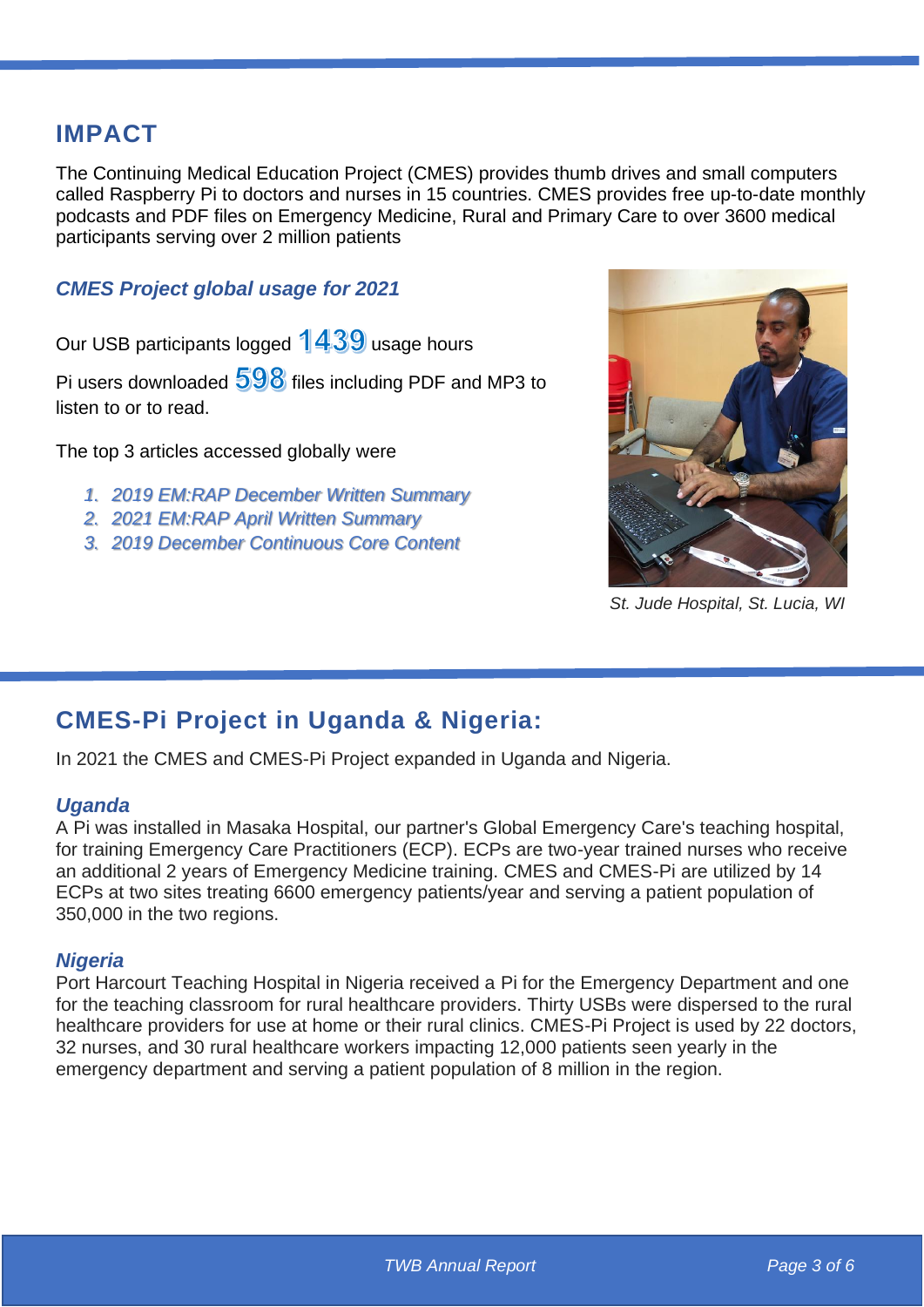## **New volunteers**

#### *Brendan*



Brendan is a high school senior and a prospective computer science major. He works on the backend technology that makes the CMES-Pi Project "fly". He is interested in building his technical skillset and using them to make IT globally accessible no matter a person's resources.

#### *Raluca*

Raluca is the youngest member of our team. She uploads the CME content monthly to the Microsoft supported server. She is currently studying for a Master's degree in Communication and Advertising, and works in the pharmaceutical industry. She loves working with people and would like a better world for the whole planet. Respect, empathy and compassion are her sounding board.



#### *Sebastian*



Sebastian works with the CMES-Pi team in the Oceania region creating novel solutions for technology deployment. He is a researcher and educator at the University of Sydney. He is passionate about making the world a better place, taking it one day at the time.

#### *Volunteer hours in 2021*

 $1617$  volunteers' hours in the areas of medicine, administration, finance, and IT.

## **Social Media**

Support on our social media sites continues to climb and we are grateful for your support when you like and share our weekly posts. Here are the figures for 2021.

| G              |                            | Facebook 223 followers; 219 likes                                                                                           |
|----------------|----------------------------|-----------------------------------------------------------------------------------------------------------------------------|
| $\mathsf{lin}$ | LinkedIn                   | 113 followers, views increased 32%, new visitors increased 31%                                                              |
| $\overline{O}$ | <b>Instagram</b>           | 86 followers; Monthly - average 45 accounts reached, 7-10 accounts engage                                                   |
|                | <b>Twitter</b>             | 40 followers; over 7900 Tweet impressions earned                                                                            |
|                | <b>Soogle</b><br>Analytics | 2408 individuals from 125 countries visited the TWB website<br>2327 individuals from 120 countries visited the CMES website |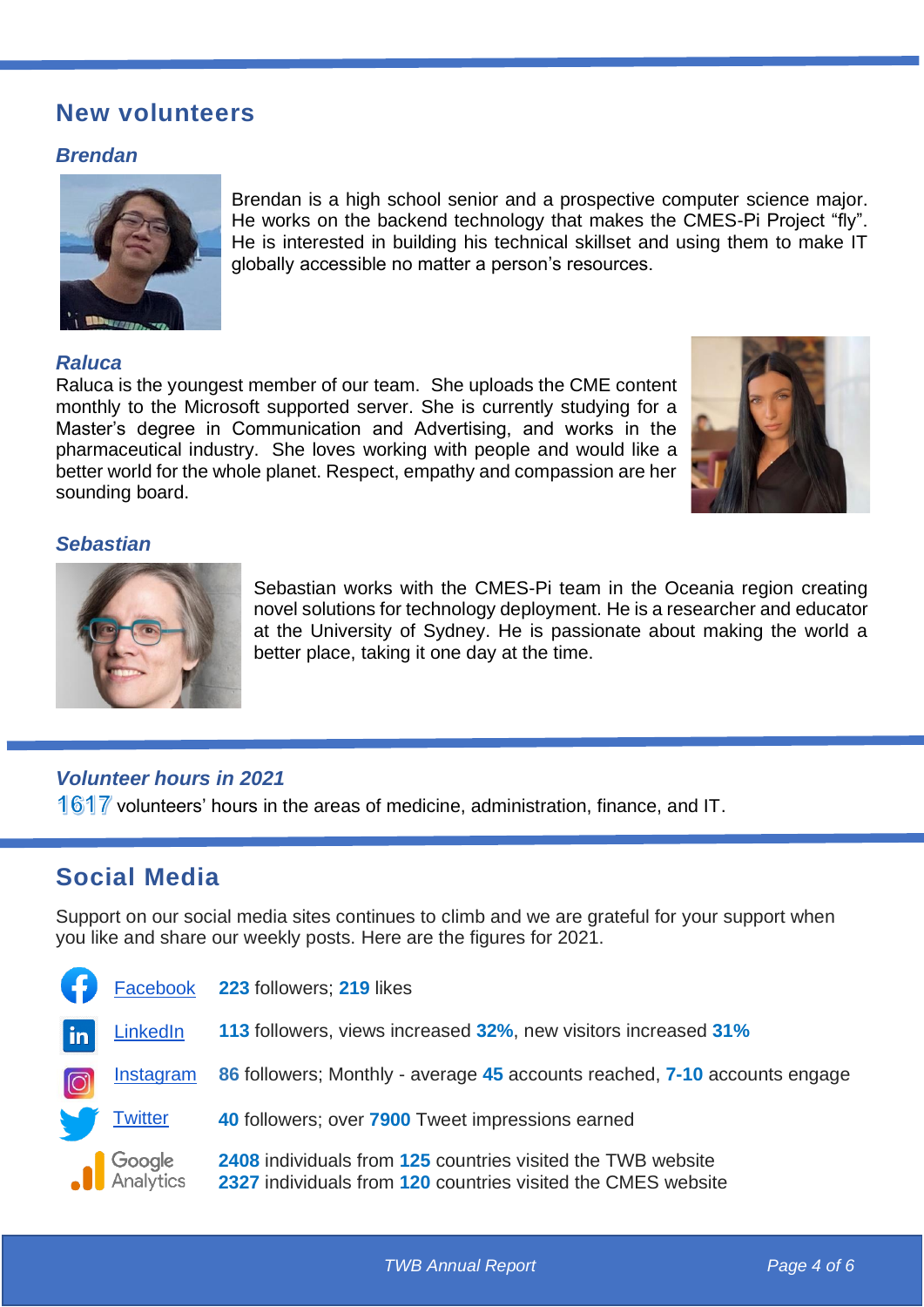# **IT update**



Our IT Team improved many core features of CMES. Noteworthy mention goes to updates of Azure services and the release of the new version of the CMES app, which allows users to download CME content to their personal devices for listening on demand.



### *Summary of the core platform updates for the CMES project are as follows:*

- 1. Optimization of Azure backend services
- 2. Application updated to function on the newer Pi-4 device from the previous Pi-3 version.
- 3. Updated Pi-on-the-fly version for more seamless operation in locations where IT support is not locally available.
- 4. New version release of the CMES app for Android and iPhone. New and improved features include a checkout function for the CME content.



TWB is currently working to improve the administrative side of CMES, as well as improve tagging of the content to facilitate search capabilities for the end-users.







*Guatemala*



*Kunde Hospital, Nepal*